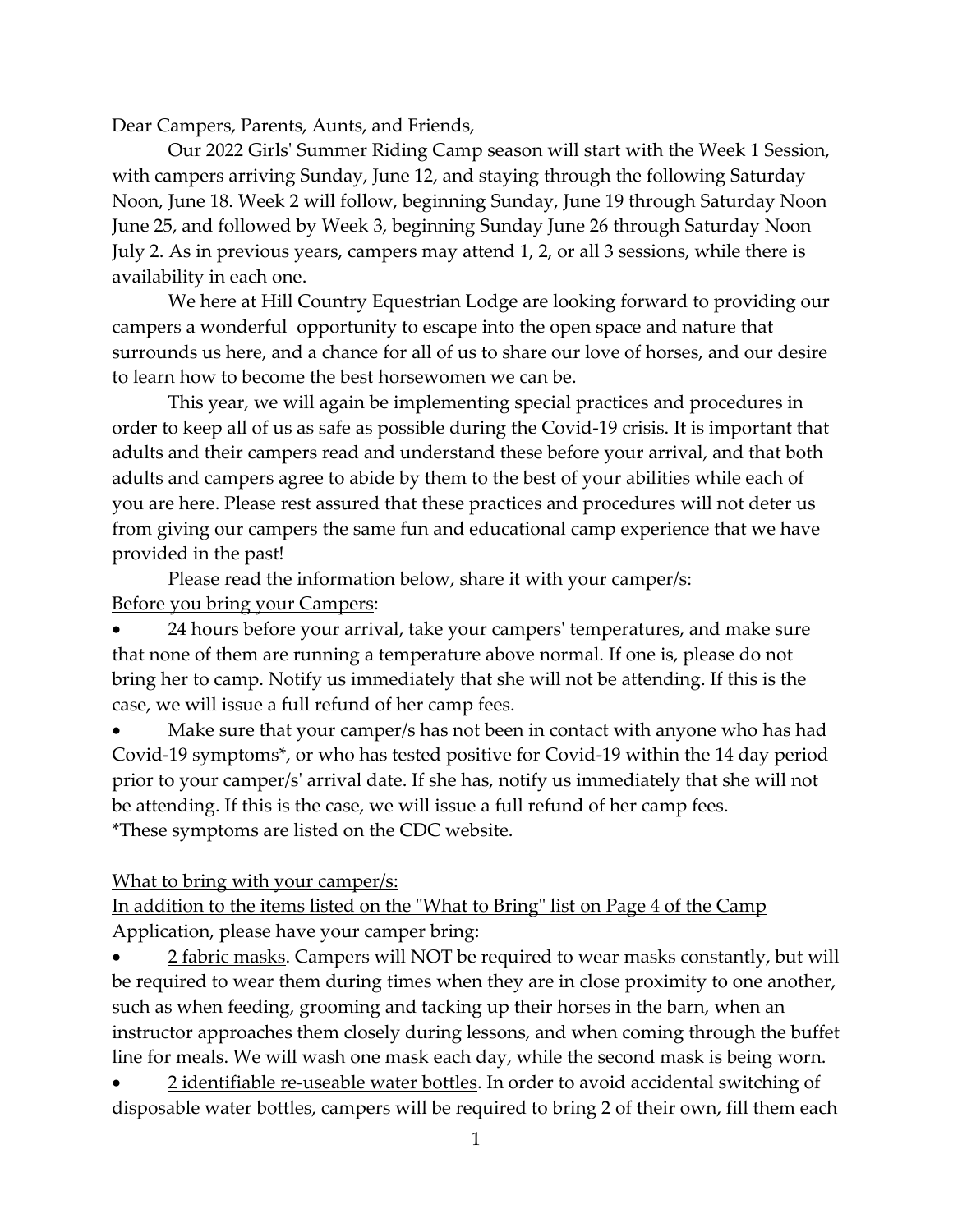night and put them in the refrigerator, (our tap water is potable), and bring them to their lessons and trail rides the following morning. We will provide additional disposable bottles of water, but will use them only as "back-up" to the campers' own bottles.

- A health insurance card.
- 1 bottle of hand sanitizer for each week your camper will be attending camp.

## Upon Your Arrival:

- Plan to arrive between 3PM and 6PM. Our welcome wienie roast will be at 7PM.
- Please sanitize your hands before and after opening and closing our front gate. There is a bottle of hand sanitizer hanging on the gate post.
- Check in on the front porch of the office, being mindful to give campers and adults from other parties 6 feet of space, and/ and be prepared to wear a mask, if you come closer than 6 feet to others.
- Proceed to your camper's accommodation. Each camper will have her own bedroom and bathroom. (Only 2 campers within the same immediate family may be asked to share one bathroom.) Please wear your mask as you deliver your camper's belongings to her bedroom, since you may be passing closely by members of other families. A counselor will be there to greet you and your camper. Campers are welcome to go to the swimming pool once they have delivered their belongings to their rooms. Please don't linger after delivering your camper's belongings to their rooms.

## When you come to pick up your camper or to see the campers' shows each Saturday morning:

 Please be considerate of campers and adults from other families, allowing 6 feet between yourselves and people from other families, or putting on your masks closer than 6 feet. You are welcome to greet each other and to visit with campers and other adults in the area around the arena. Please do not come inside the barn, and avoid the area between the barn and the round pen and arena, as it will be the pathway for the horses and campers to get to the arena and back to the barn again.

## While your campers are here:

 Mask wearing: Campers will NOT be required to wear masks constantly, but WILL be required to wear them during times when they are in close proximity to one another, such as when feeding, grooming and tacking up their horses in the barn, when an instructor approaches them closely during lessons, and when coming through the buffet line for meals. Also, when "hanging out", playing cards, or doing other things in close proximity to each other in their cabins. We will wash one mask each day, while the second mask is being worn. Members of the same family or those who register as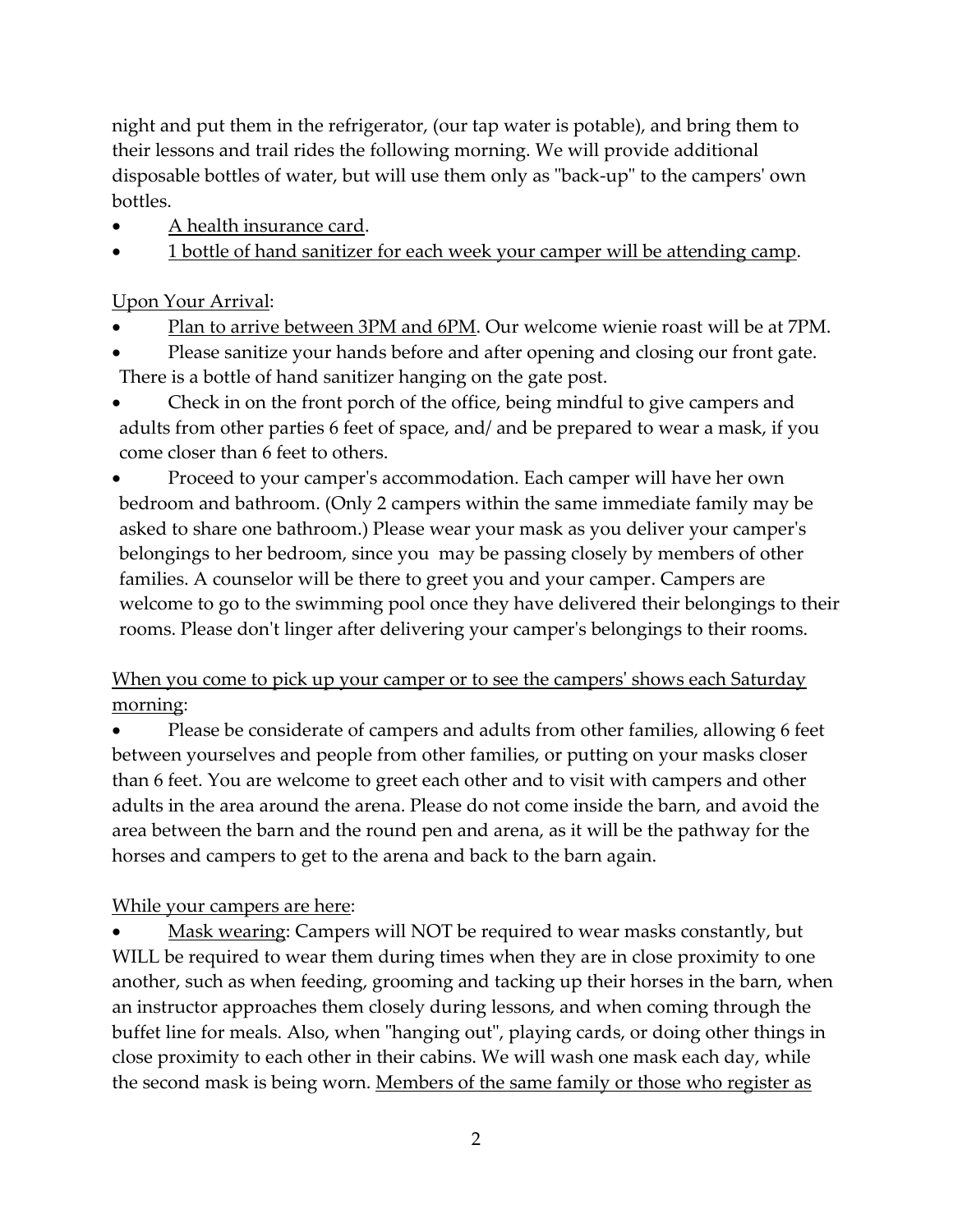roommates who are rooming together will not be required to wear masks when with only each other.

 Hand sanitizing: Campers will be required to sanitize their hands before and after handling any commonly-held objects, such as cards or game pieces, and before and after handling their tack and grooming supplies and tools.

 Hand washing, bathing, and bathroom use. Each camper will have their own bathroom, and will be required to use ONLY THEIR OWN BATH ROOM for hand washing, bathing and using the toilet. Campers and staff will be required to use only their own bathroom to wash hands, immediately before going to the ranch house for meals; just after their morning feeding and before breakfast, just after completing their instructional and trail riding sessions and chores just before lunch, and just before dinner.

 Pool time: Our pool is open as we maintain international standards for pool sanitation, and campers will be allowed to swim during the designated times on the schedule, keeping a 6 foot "cushion" of space around themselves, or wearing masks when poolside and nearer than 6 feet to someone outside of their family.

 Cell phones and communicating with your camper/s: Cell phones will be collected when campers arrive, and stored sanitarily at the office. Campers are allowed to use them after lunch, from 1PM to 1:45 PM each day. Your campers are also allowed to use our ground line, (830) 795-7950 to talk to you during this time, or you may call them on this line at that time. Please do not try to communicate with your camper at times outside of this, and do not expect them to communicate with you at other times.

 Meals: Our first dinner will be a wienie roast in front of Lindig Cabin. We will use two roasting areas in order to allow for social distancing, and campers will be asked to wear their masks until they are ready to eat. (Buns will be handled only by staff wearing gloves.) We will have adequate picnic table space for each camper to be 6 feet from others while eating. Each camper will have her own utensils, and will be asked to use her own knife or spoon to serve herself condiments, and to take her utensils with her when she goes to her seat to eat. Of course, campers will not be allowed to use their utensils in the condiments after they have used them to eat, but will be given clean utensils to use if they return for "seconds." (We will play a modified version of our famous "never have I ever" ice-breaker game after eating.) All utensils will be placed in a container for washing afterward, and will be handled only be staff wearing gloves when taken to be washed. Plates, cups, and napkins will be disposed of immediately after use.

All other meals will be served at our ranch house. Campers will return to each of their own bathrooms to wash their hands immediately before meals. They will sanitize their hands just before going through the buffet line, and will wear masks, and give one another 6 feet of space as they come through a buffet line to be served by staff. Condiments and other self-serve items will be treated as described in the above

3